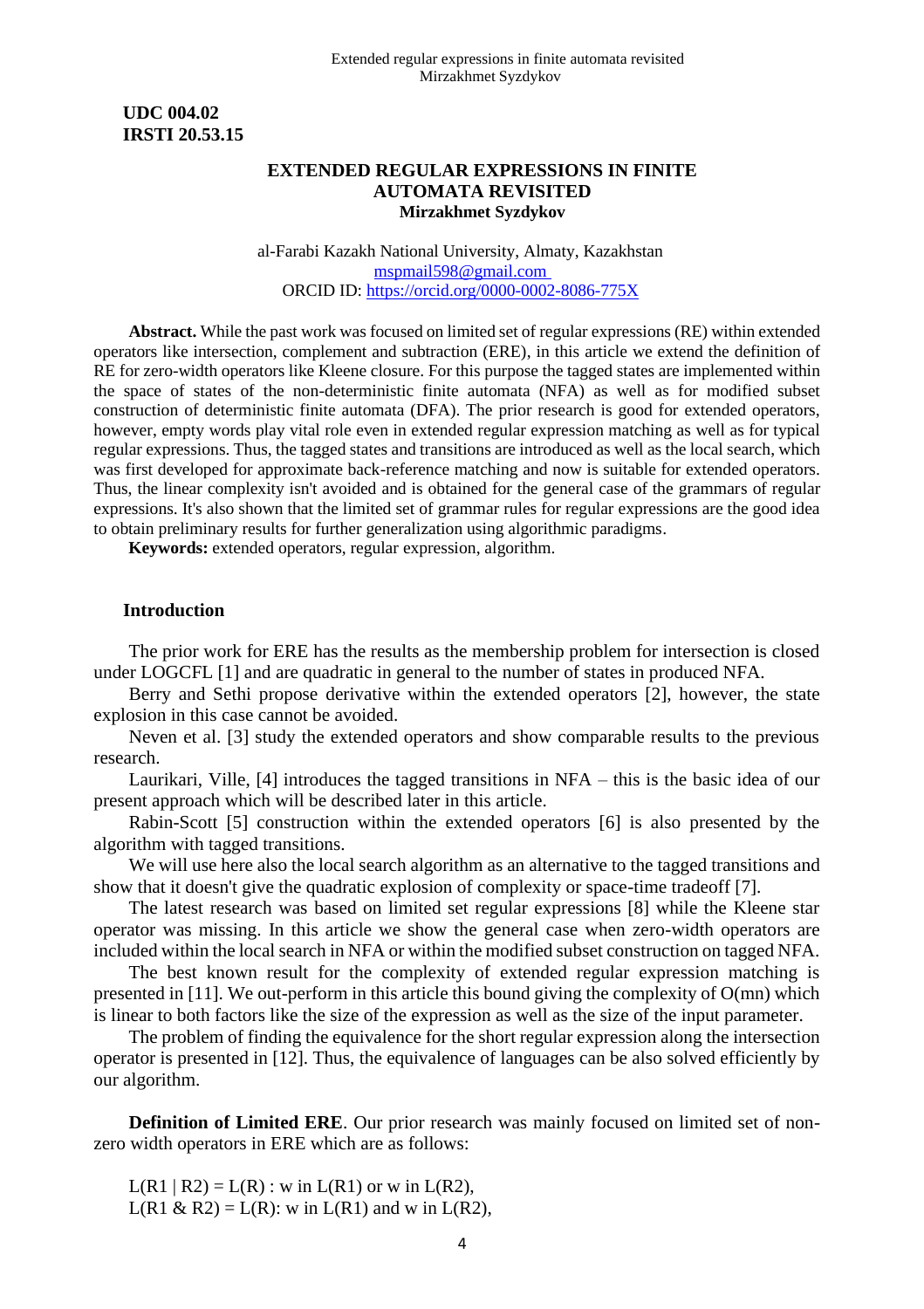$L(R+) = L(R)$ : w in  $L(R)$ +,

 $L(R1 - R2) = L(R)$ : w in  $L(R1)$  and w not in  $L(R2)$ ,

 $L(\sim R) = L(R)$ : w not in  $L(R)$ .

The above definition was used in the prior works of the author [6, 7, 8] while the Kleene star operator and zero-width elements were missing which is thus the limited set of regular expressions. Of course, we can insist on the fact that they are sufficient for matching process and are good alternative as for ideas proposed by Dominik D. Freydenberger [9] of the limited sets.

However, to feel the full power of regular expressions the zero-width Kleene closure as well as the empty word is to be introduced as they are widely used in practice to represent the common sets within the pre-defined task of the operator to code the language or pattern for matching against input string.

The limited REs presented in this article, however, aren't limited to the extended operators like intersection, subtraction and complement: at least the empty words are missing. This will be discussed further.

**Definition of Zero-width ERE**. The zero-width ERE mainly consist of Kleene closure operator and include empty words which are to be handled correctly without loss of generality. We've already mentioned that our prior research focused on limited set of ERE.

Thus, zero-width ERE are as follows:

 $L(R^*) = L(R)$ : w in  $L(R)^*$ ,  $L(R?) = L(R)$ : w in  $L(R)$  or w is an empty word,  $L$ (empty word) = empty word.

Thus, we extend our common set of regular expression grammars to the zero-width operator like Kleene closure. As per the prior work [6, 7, 8] it was the limited set, however, later in this article we will show how to cope with the solutions and avoid complexity and code expansion.

The star operator gives us the possibility to encode the empty words as an alternative to the either finite or infinite sets of words in language L(R).

Zero-width ERE can be found in almost all regular expression flavors to the present time and cannot be posed as the limited set as we used it for an initial evaluation of the development of the algorithms for the general case within the operators above.

# **Tagged NFA for Modified Subset Construction**

We tag the starting state in our construction and there onwards we save it in the state, thus making the construction possible. Another alternative to this approach would be usage of local search for NFA matching, however, our proposal is for subset construction by Dana and Scott.

In this case the quadratic explosion is avoided due to the fact that the produced DFA can be stored in table-like form.

The tag is to be placed on the incoming state from NFA construction for ERE which is defined in [6]. Thus, the tag traces the operability of the finishing state and avoids errors within the nature of concatenation operator which is essential as well as for RE and as for ERE.

Tagged NFA was introduced in [4] and was used for efficient submatch addressing, in our work we use tagged NFA with free marks to track the reachability for extended operators like intersection, subtraction and re-written complement.

The modified subset construction which was first introduced for intersection operator in [10] was of limited nature for regular expressions, however, along with the latest research presented in this article, it's clear that tagged transitions as well as tagged states in NFA solve the general case problem for zero-width operators like star (\*) or Kleene closure operator.

We have to note that complexity remains the same as per limited set of operators [8] in NFA construction which is discussed further in the next section.

In any case the fact that the pre-computation is linear and the produced result is also linear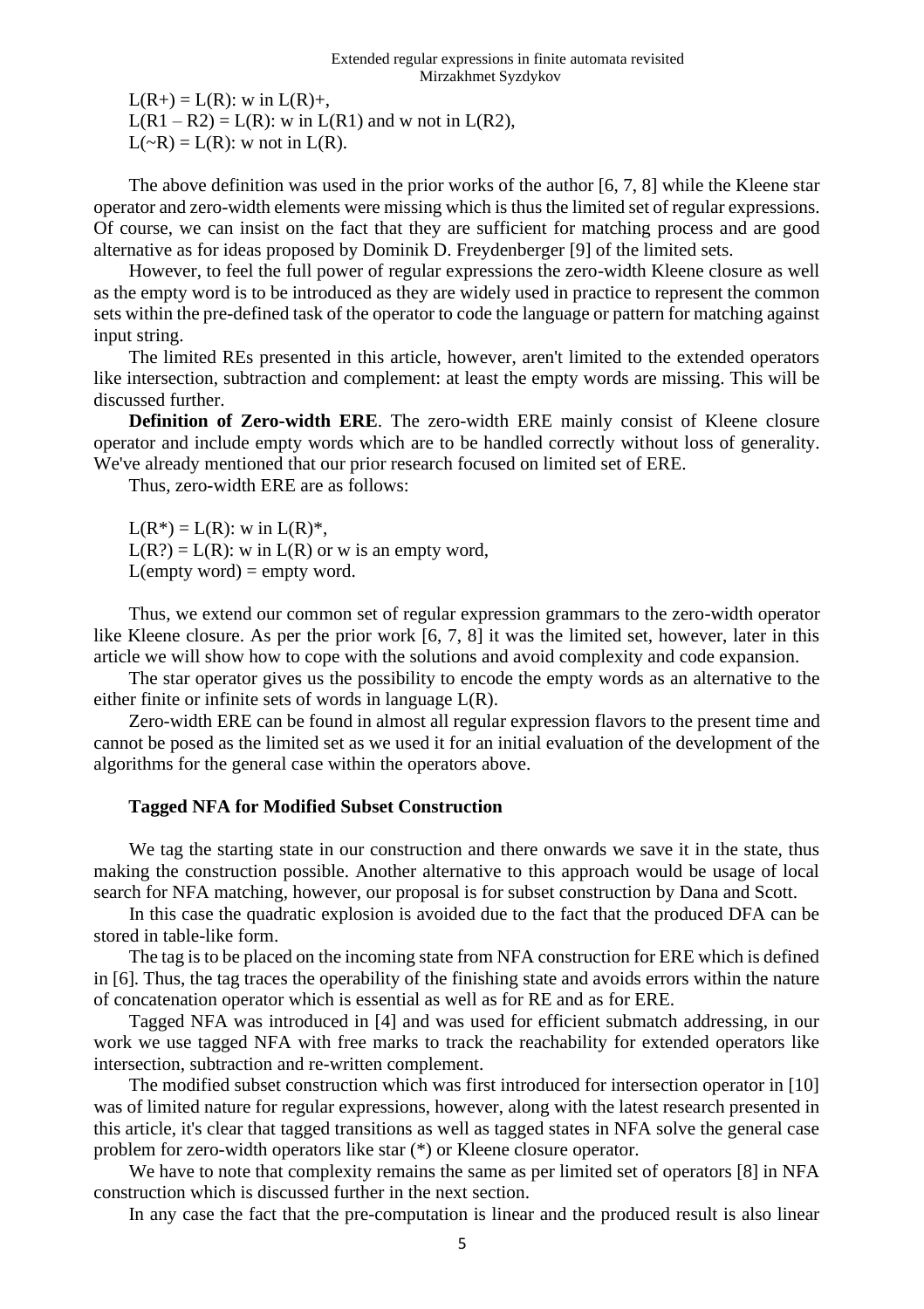gives us the better understanding of the future of ERE matching realization from the algorithmic point of view.

### **Local Search and Tagged NFA alternative**

The scalable window approach opposite to the naive method uses flowing window event when the The better alternative for NFA would be approximate back-reference matching for ERE [7]. In this case the linear bound for complexity also holds true as we save the local search addendums in each phase of iteration. The O(mn)-memory complexity is also true for tagged NFA for proper matching.

As we can see the memory consumption in this case cannot be avoided while the running time complexity goes for a better side in O(mn), where m is the size of the pattern and n is the size of the sought string.

For the local search it's impossible to construct the DFA via subset construction, however, it's operable for extended regular expressions on NFA and is very effective against the quadratic complexity explosion.

The local search is also linear as well as the alternative tagged NFA construction and matching as we have to go further for the whole input, however, this fact gives us the notion for on-line algorithms which operate on the timely limited set of data. Thus, the whole string for matching is to be defined for local search rather than on-line perspective of the past work [6, 7, 8].

The local search [7] used for back-reference matching can be without loss of generality also used in ERE matching – however, this is not so simple and challenging task for practical evaluation. We can note here that limited set of regular expressions is a good solution to avoid the bad practices for algorithmic design and composition.

#### **Conclusion**

We have introduced the main goals of our experimentation with extended operators and original automata to obtain better results for ERE matching. Now, it's time for realization which is algorithmic in main case within the modified subset construction for zero-width Kleene closure or tagged NFA matching, or its alternative like local search.

Thus, the tagged NFA and local search alternatives are proposed for both NFA-matching or modified subset construction without loss of generality for star operator and empty words, which together form the practically full set of regular expressions with the extended operators like intersection, complement and subtraction.

We also use the paradigm of algorithmic simplicity which is related to the realization process, thus obtaining the efficient and linear algorithm which is well-studied in short for a better evaluation. The Java project from repository can be obtained from the author by demand.

Thus, we state the new linear complexity of two factors in O(mn), where m is the size of the regular expression pattern and m is the size input string to be matched. The memory consumption due to the tagged NFA and produced DFA or local search in NFA remains same.

We also obtain a good result of not-rewriting the union operator like in prior author's work using the methods developed in this work.

### **Acknowledgements**

The author expresses gratitude to the Professor Steven Kearns for his valuable comments to make this work possible. The major test cases were proposed by him.

The author also expresses gratitude to Professor Dominik D. Freydenberger for his valuable ideas about limited regular expressions.

### **Funding**

This work was partially supported by an educational grant of the Ministry of Education and Sciences of Republic Kazakhstan during author's work at the Institute of Problems in Informatics and Control (IPIC) from 2006 to 2009.